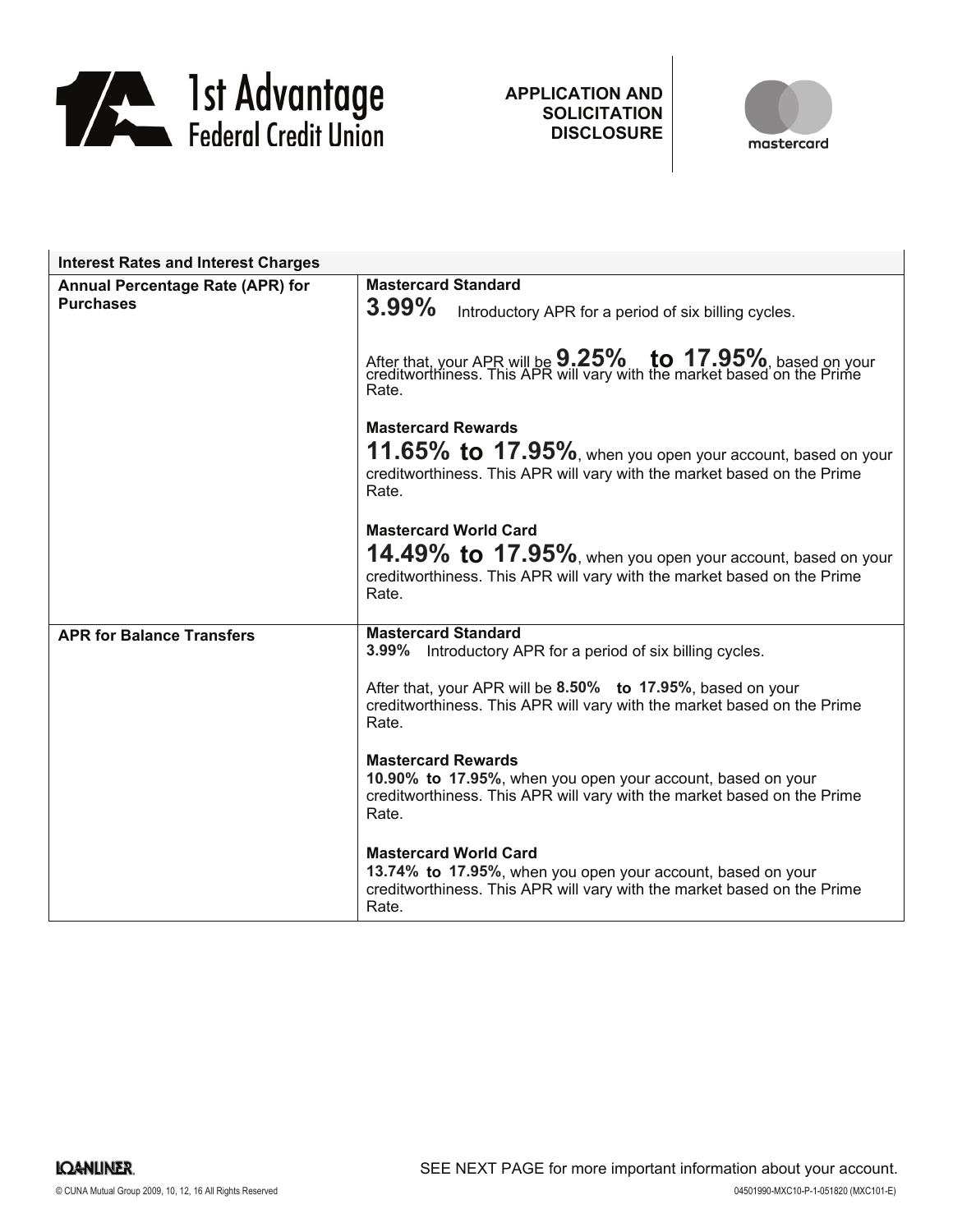| <b>APR for Cash Advances</b>                                                 | <b>Mastercard Standard</b><br>8.50% to 17.95%, when you open your account, based on your<br>creditworthiness. This APR will vary with the market based on the Prime<br>Rate.<br><b>Mastercard Rewards</b><br>10.90% to 17.95%, when you open your account, based on your<br>creditworthiness. This APR will vary with the market based on the Prime<br>Rate.<br><b>Mastercard World Card</b> |
|------------------------------------------------------------------------------|----------------------------------------------------------------------------------------------------------------------------------------------------------------------------------------------------------------------------------------------------------------------------------------------------------------------------------------------------------------------------------------------|
|                                                                              | 13.74% to 17.95%, when you open your account, based on your<br>creditworthiness. This APR will vary with the market based on the Prime<br>Rate.                                                                                                                                                                                                                                              |
| <b>Penalty APR and When it Applies</b>                                       | <b>Mastercard Standard</b><br>17.95%                                                                                                                                                                                                                                                                                                                                                         |
|                                                                              | <b>Mastercard Rewards</b><br>17.95%                                                                                                                                                                                                                                                                                                                                                          |
|                                                                              | <b>Mastercard World Card</b><br>17.95%                                                                                                                                                                                                                                                                                                                                                       |
|                                                                              | This APR may be applied to your account if you:<br>- Make a late payment.                                                                                                                                                                                                                                                                                                                    |
|                                                                              | How Long Will the Penalty APR Apply? If your APRs are increased for<br>this reason, the Penalty APR will apply until you make six consecutive<br>minimum payments when due.                                                                                                                                                                                                                  |
| How to Avoid Paying Interest on<br><b>Purchases</b>                          | Your due date is at least 25 days after the close of each billing cycle. We will<br>not charge you any interest on purchases if you pay your entire balance by<br>the due date each month.                                                                                                                                                                                                   |
| <b>Minimum Interest Charge</b>                                               | <b>None</b>                                                                                                                                                                                                                                                                                                                                                                                  |
| For Credit Card Tips from the<br><b>Consumer Financial Protection Bureau</b> | To learn more about factors to consider when applying for or using a<br>credit card, visit the website of the Consumer Financial Protection<br>Bureau at http://www.consumerfinance.gov/learnmore.                                                                                                                                                                                           |
|                                                                              |                                                                                                                                                                                                                                                                                                                                                                                              |
| <b>Transaction Fees</b><br>- Foreign Transaction Fee                         | 1.00% of each transaction in U.S. dollars                                                                                                                                                                                                                                                                                                                                                    |
| <b>Penalty Fees</b><br>- Late Payment Fee<br>- Returned Payment Fee          | Up to \$28.00<br>Up to \$28.00                                                                                                                                                                                                                                                                                                                                                               |

# **How We Will Calculate Your Balance:**

We use a method called "average daily balance (including new purchases)."

### **Promotional Period for Introductory APR - Mastercard Standard:**

The Introductory APR for purchases and balance transfers will apply to transactions posted to your account during the first six billing cycles following issuance of your card. Any existing balances on 1st Advantage Federal Credit Union loan or credit card accounts are not eligible for the Introductory APR for balance transfers.

#### **Loss of Introductory APR:**

We may end your Introductory APR for purchases and balance transfers and apply the prevailing non-introductory APR if you are 60 days late in making a payment.

### **Application of Penalty APR:**

Your APR may be increased to the disclosed Penalty APR if you are 60 days late in making a payment.